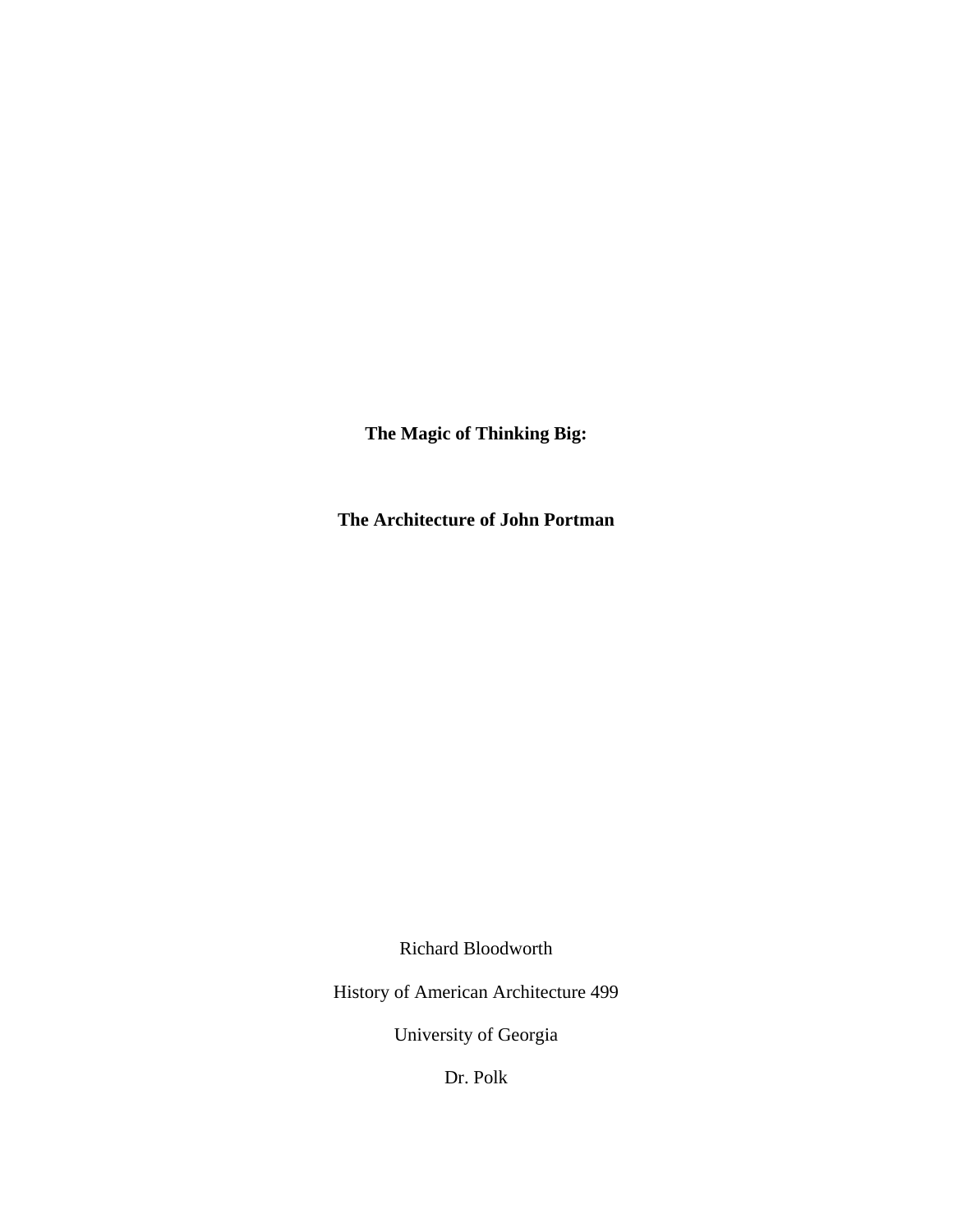Possibly more than any architect of recent history John Portman of Atlanta has changed the look of the urban environment. With a mixture of talent and timing John Portman has transformed the city into a series of functioning "coordinate units"--buildings within walking distance of one another with large, open exterior and interior spaces connected by bridges and filled with elements of nature including trees and water and, most importantly, has included the concept of motion into what was prior to his entrance mostly a static art form. The elements of motion include escalators, exposed glass elevators with pin lights inspired by the Tivoli Gardens, and revolving restaurants which have become his trademarks. Not only a gifted architect but an insightful businessman as well, John Portman has combined the foresight of a visionary artist with the shrewdness of a tycoon – a marriage of art and business in one person and has created an empire of buildings designed by him and his associates and owned by his company.

 Of course, all work is inspired and influenced by past solutions and Mr. Portman's designs have their sources – he admits his admiration of Frank Lloyd Wright, Le Corbusier, and Mies van der Rohe and his building arrangements such as in Peachtree Center are similar to those in Rockefeller Center in New York City. His atriums recall the large, open areas of St. Peter's basilica and the Pantheon in Rome, possibly the Hanging Gardens of Babylon, the futuristic drawings of Hugh Ferris, the prison drawings of Piranesi with their bridges and balconies, the Brown Palace Hotel of Denver, Colorado in 1892 by architect Frank E. Edbrooke, Frank Lloyd Wright's Guggenheim museum in New York, the movie set of H.G. Wells' *Things to Come* and even comic book and science fiction drawings although movie sets and futuristic illustrations are rarely brought to life and in the large spaces of the past the public did not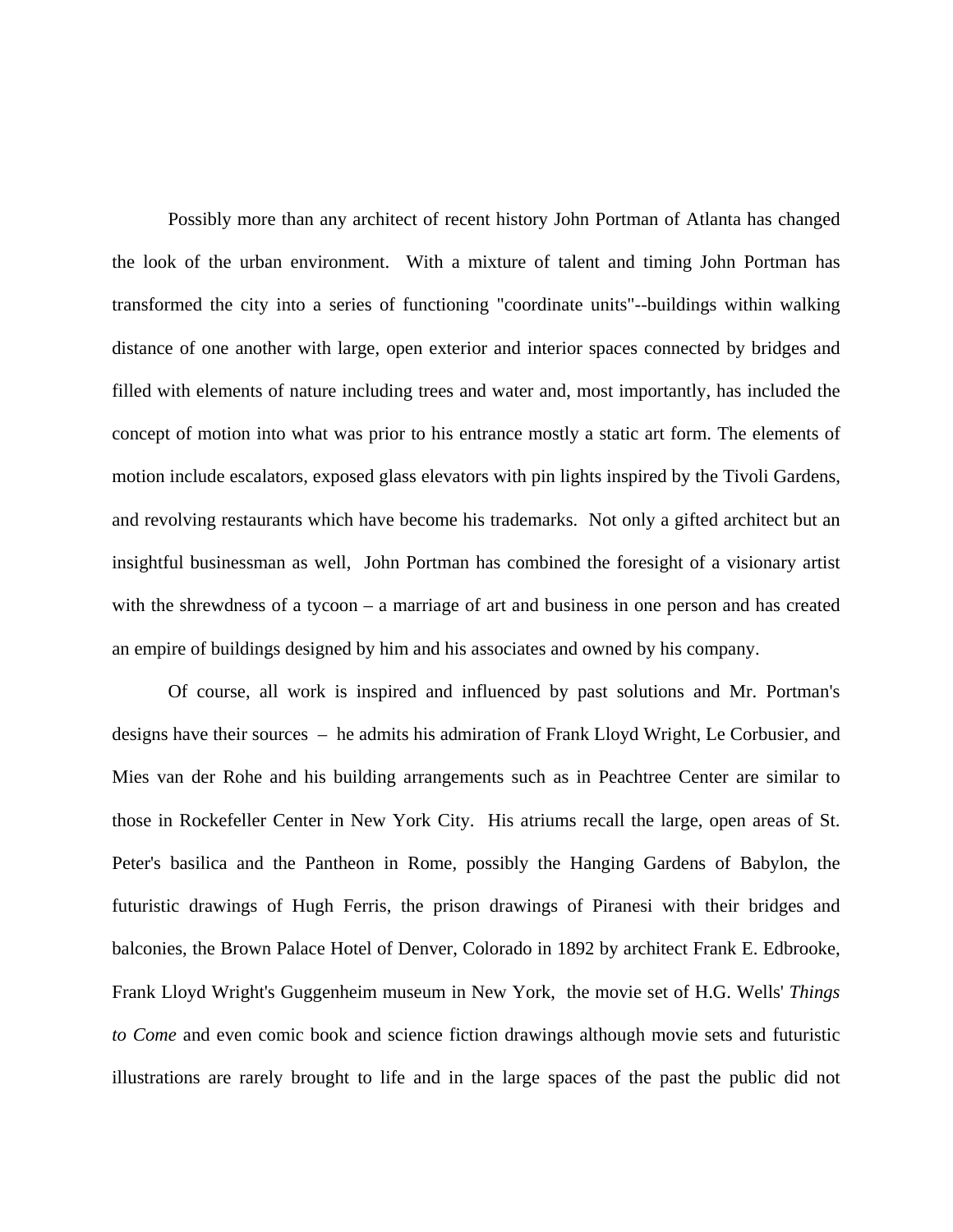physically participate in those spaces by walking around in their upper areas – only from the ground floor looking up. Innovative artists are able to extract inspiration from the most unlikely and traditionally "forbidden" sources and recombine them into new and workable solutions.

 The precursor of his atrium hotels is the Regency Hyatt House in Atlanta. Before the Regency, all hotels, even the mammoth Conrad Hilton in Chicago, had essentially the same arrangement of rooms with seemingly endless maze-like corridors cramming as many rooms as possible within a given space. Portman's initial proposal was the traditional solution until he decided to take the vast leap and bring some of the space surrounding the hotel inside the hotel. His solution was, in his words, to "explode the traditional hotel design" solution and bring the exterior courtyard inside the hotel. Like the mathematics of topology, he turned the conventional building design inside out. The well-proportioned and alternatingly simple and complex geometric design of the adventurous Regency Hyatt House, a collection of inspired ideas utilizing the architectural principles of cantilever and post and lintel, was the first of its kind and influenced offspring of imitators all over the world.

 The floor plan is traditionally geometric in plan being 120 feet in length on each side, however, now the halls, each with 10 or 12 rooms, are one-sided and stacked on top of each other for 22 stories with the open side facing the three million cubic foot atrium creating an immense shared spaced, stimulating and exhilarating, perhaps overwhelming and engulfing, to the adventurous although horrifying to those with an exaggerated fear of heights. In the words of Paul Goldberger (*Global Architecture* #57):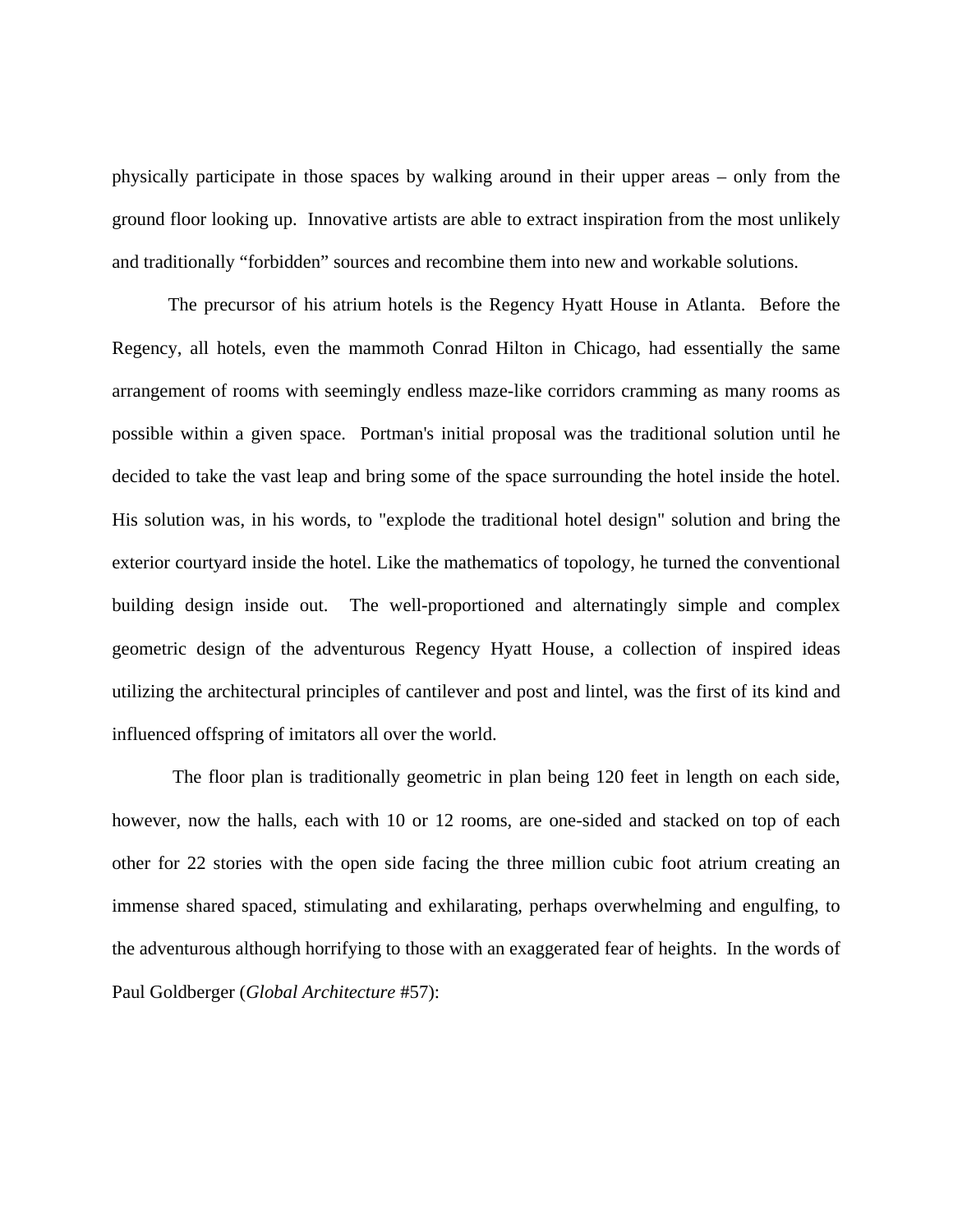Portman aspires to the making of space; his work seeks to take its place among the monumental public buildings of the past, in which grand space at large has been the crucial element in conveying a sense of nobility.

 In the Hyatt Regency a new program was conceived: the program of bringing the urban experience of the city at large into the building itself. Portman transferred certain traditional functions of the outdoors--strolling, window-shopping, cafe-sitting, people-watching-- to the indoors.

 To add to the visual excitement and architectural drama of the hotel, the elevators, rather than concealed in dark elevator shafts, are now brought out in the open and exposed as they ride up and down an off-center column. Additional theatricality is provided by pinlights placed on the outside of the bullet-shaped elevators which creates an impressive display of motion as they zoom up the track with surprising speed, one of which goes through the roof opening to the revolving domed restaurant above. The ceiling of this architectural archetypal masterpiece is composed of translucent panels which allow outdoor light to enter and illuminate the interior. Also, a circular canopy of about fifty feet in diameter made of black metal and glass is suspended dramatically from a domed skylight also about fifty feet in diameter to the bar twenty-two stories below creating an effect of visual tension. The basically square floor plan is asymmetrically composed, though dynamically balanced, of elevator shaft, the dining area--creating a side-walk café atmosphere, a raised circular bar area, a stairway to a lower level, floor for mingling guests, and on the four sides, shops, entrances, check-in counters and piano bar. The effect of the design is dramatic ; the concept was executed with a broad brush, with expensive detailing and refinements omitted for the sake of a reasonable budget, though the exposed rough, poured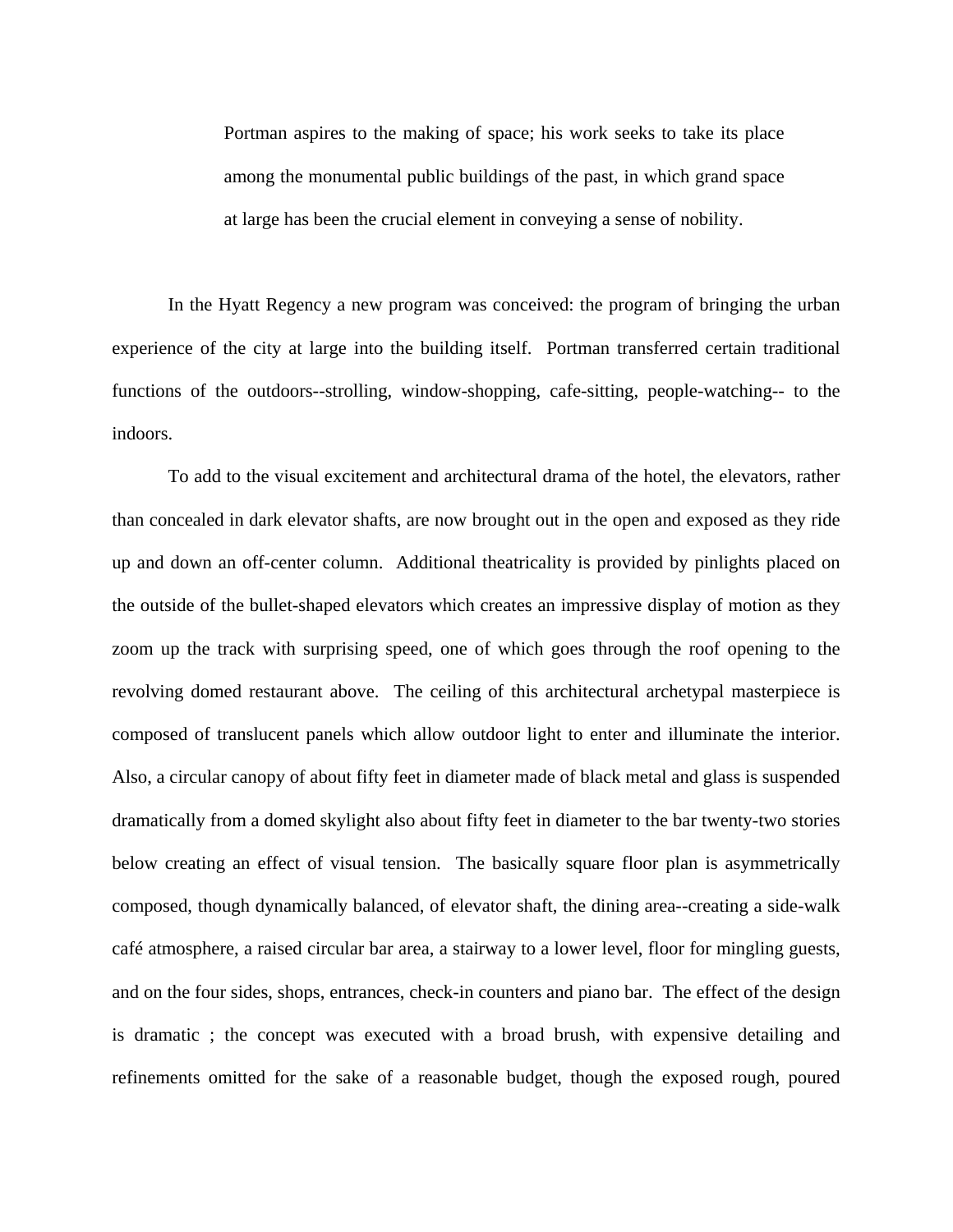concrete is part of its effectiveness and gives a masculine counterbalance to the elegant design solution.

 His coordinate unit plan has been utilized in Detroit in Renaissance Square and in Atlanta at Peachtree Center. The buildings of Peachtree Center began with the Merchandise Mart and office buildings which created the need for more hotel rooms in Atlanta. Portman responded to the need with creative functional and aesthetic solutions in the form of his hotels which attracted people and brought in more business to the city and his company. The first hotel, the Regency Hyatt House, was followed by a glass cylindrical annex which was then followed by the grander version of that annex: the cylindrical Peachtree Plaza Hotel with its ponds, pads, moats, and trees (though the interior water was replaced by something that resembles a puppet show stage setting – specifically the amusement ride "It's a Small World" at Disney World – Portman's only design mistake in my opinion) (note: since this paper was written that design has again changed and replaced with a more traditional lobby solution with sofas and tables) and finally the Marriott Marquis which stretches the concepts first explored in the Regency Hyatt House to bizarre extremes. Also, more office buildings, a shopping gallery, and the Apparel Mart were added to Peachtree Center.

 It is estimated that his buildings of his designs worldwide have combined construction costs of over 5 billion dollars and bring in much more revenue. One way of making money is to draw a crowd and charge admission as is done with entertainment, sports events, and educational institutions. With Portman's buildings, the buildings themselves are the stars engulfing celebrities and ordinary citizens alike, and attracting, like magnets, large numbers of conventioneers helping to make Atlanta the third largest convention center after New York and Chicago. The admission charged is the fee for staying in the hotel room. However, so accessible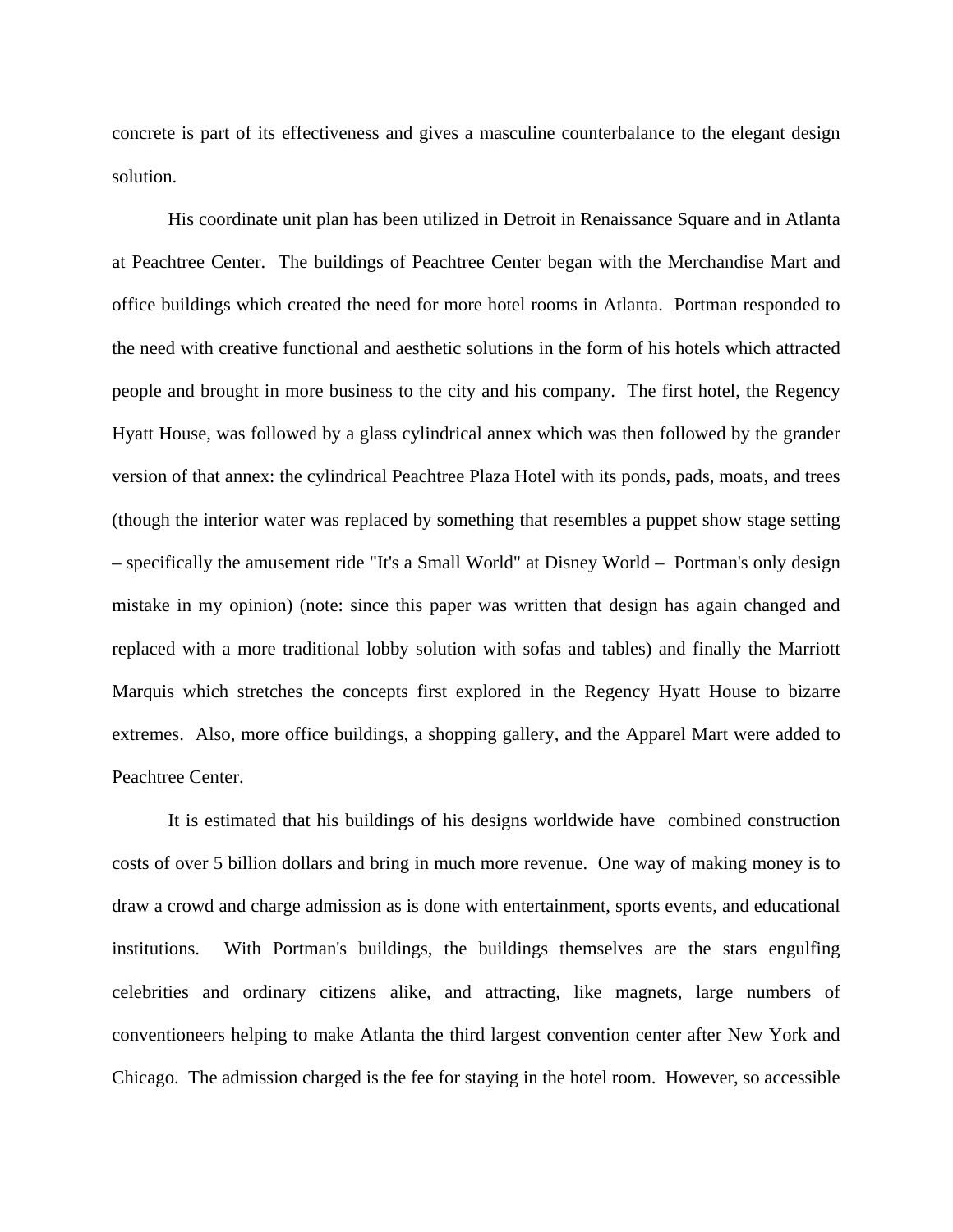is his populist architecture that absolutely anyone off the street can walk into one of his buildings and hop on one of the glass elevators and get the thrill of an amusement park ride for free. In the same article in *Global Architecture* (#57) Mr. Goldberger asserts:

> What Portman's hotels are people's palaces, buildings which are meant to entertain by virtue of their major spaces.

 So satisfied are the conventioneers with their contained and protected, internal environment that they rarely venture forth from their hotel or Peachtree Center though if they choose to do so the subway is only a few footsteps away. One interesting point peculiar to Mr. Portman's architecture is the phenomenon of the "jumpers", as the employees in his buildings refer to them, or that strange minority of people who choose to end their lives by jumping from the uppermost floors of his immense structures as if they are sacrificing to some mysterious god. Though not publicized, the average suicide jump happens about once a year and the employees are trained as to what to do should one occur. What essence in his buildings makes a person so inclined choose one of his buildings to do his or her final deed rather than some other building? There *is* a sense of disorientation when standing on the top floor looking down at all the seemingly contented people bustling about and a feeling for a desire for weightlessness and a confusion as to what is up or down since, at this scale, our normal visual cues are distorted -- all of which may be just enough to precipitate the action of the unstable, alienated person. Also, one safety criticism is that objects, such as coffee cups or beer bottles, could accidentally fall or be intentionally thrown from the balconies above obtaining substantial momentum, enough to injure the innocent strollers below as has happened, again unpublicized, on several occasions.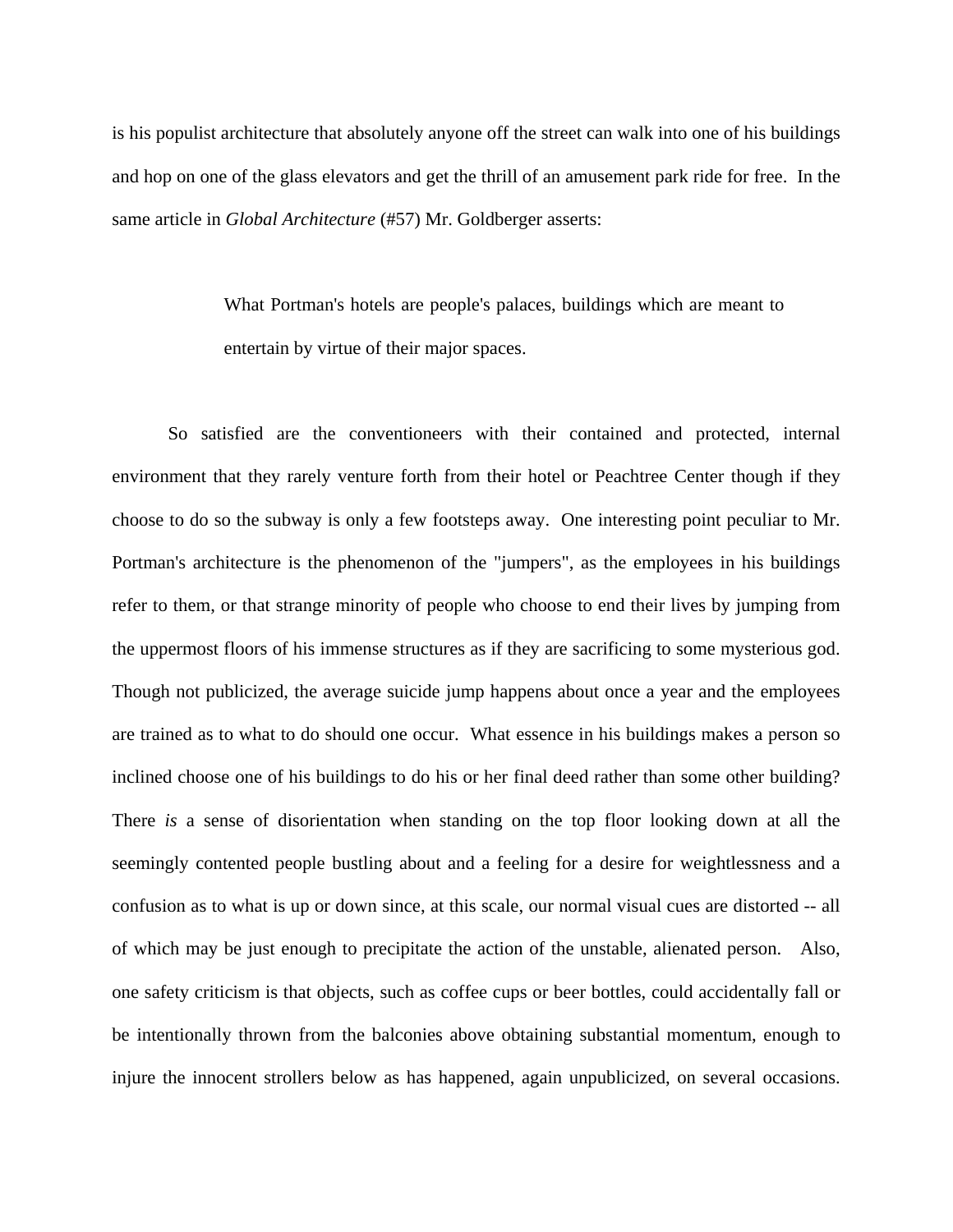His design assumes the optimistic trust of responsible and proper human behavior. Of course, to a capitalist, an occasional mishap is worth the immense capital gains derived from the hordes of tourists drawn to these structures part of whose appeal, in defiance of the laws of gravity, is the potential danger or drama or even disaster lurking around the future's corner while giving the tourist or conventioneer a false sense of momentary, though safe, adventure-just like an amusement park.

 In his creation of Peachtree Center as well as his other developments, John Portman has been able to do what architects have wanted to do since civilization began, that is, to transform cities into coordinated, functional units of productivity. He has achieved the architect's dream as pictorially represented by the painting *The Architect's Dream* by Thomas Cole as commissioned by Ithial Town. In the past the client dictated his usually ordinary and uninspired desires based on previous precedents to the architect like a patient telling the surgeon how to operate; only kings, emperors, and presidents could command the necessary authority to plan cities. In order to circumvent the preconceived acquired tastes of an aristocratic patron John Portman became his own client (in an article in *Esquire* magazine Philip Johnson said, after designing the Crystal Cathedral for evangelist Robert Schuller, that he would design a building for the devil if he paid for it.) Mr. Portman, by becoming his own client, bypassed the necessity of repeating past solutions to be able to explore new architectural methods. More than buildings, his structures are more akin to the results of a contemporary emperor peacefully conquering cities. How was John Portman able to become his own client when no one before him was able to do realize the ultimate architect's ambition? At what other time in history has the artist been his own patron? Surely the element of genius enters in here. Architects and developers usually have contradictory, though potentially compatible, personality characteristics-- the architect generally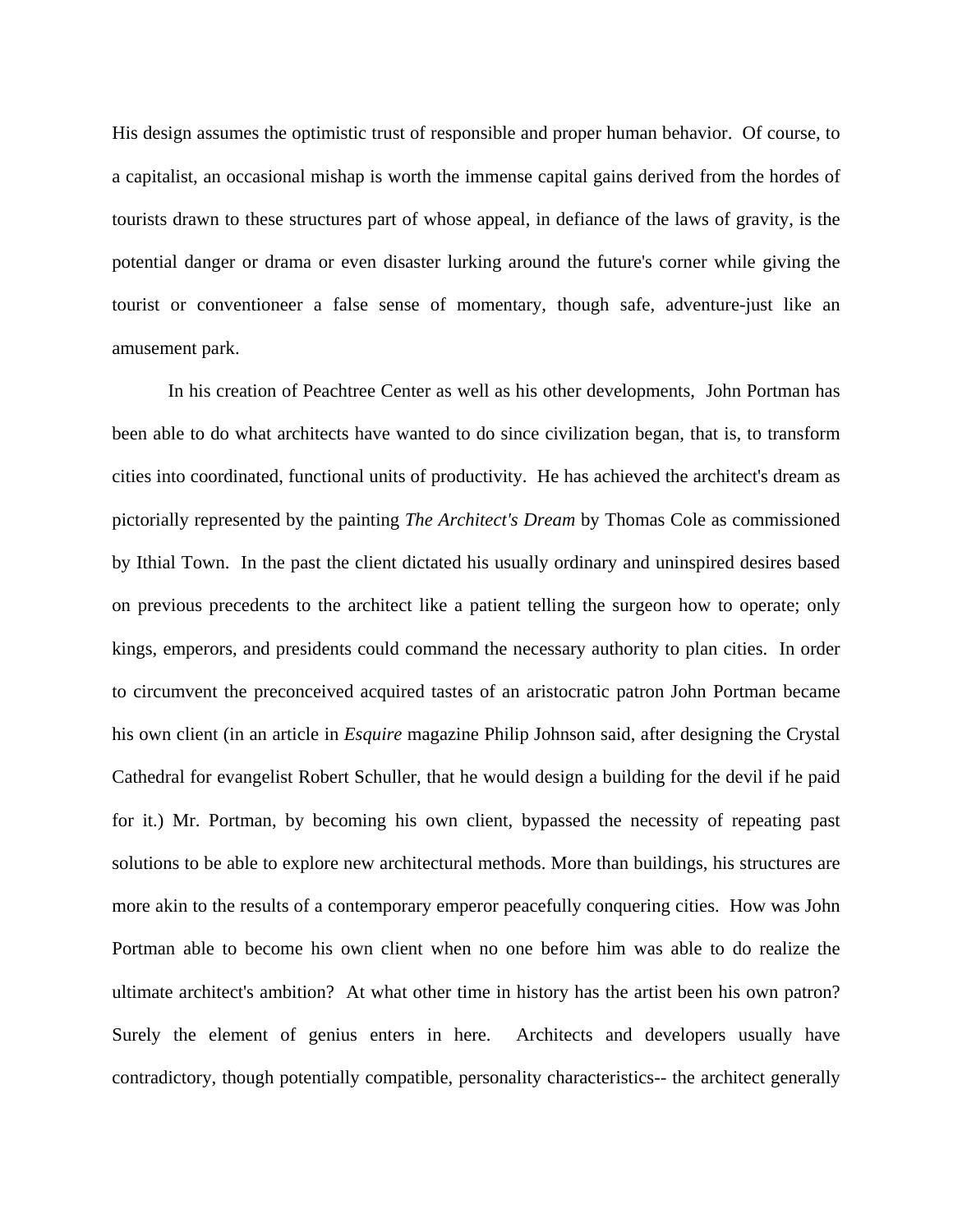being contemplative and introverted while the developer is usually gregarious and extroverted. To find a person who can combine the characteristics of both is truly rare, in fact, practically non-existent. Since the word is so often misused, what is a genius? A genius is someone who says something of significance that has never been said before and recombines existing knowledge and culture into new patterns. Therefore, genius can not be discovered through the use of standardized testing which is the repeating of previously established facts usually through the efforts of previous geniuses. Also, another characteristic of geniuses is that they are practically never understood during their lifetime though they may be appreciated: their work can only be viewed and analyzed in retrospect as the result of an accumulation of a lifetime's career. Another point is that geniuses, though biologically similar, are not normal and are considered peculiar to people of ordinary constitutions even though results of their individualist visions eventually create communal benefit. They are guided by some unknown Muse or god that moves them forward. Geniuses create concepts like Thomas Jefferson's republic, the systems of religious leaders and prophets, Walt Disney's entertainment complex, and Picasso's visions and vast bureaucracies result from their efforts. Portman's organization need to have the precision of a beehive as his structures are considerably more complex. Since architecture is a social, functional art it requires the efforts of laboring subordinates, from draftsmen to construction workers, to realize the ideas of the conceptualizer and all architects are conceptualizers dependent on the labor of subordinates to realize their dreams. John Portman functions as the conceptual queen bee laying ideas like eggs for his worker bees to create and nourish. Concerning unfavorable criticism from other architects, as I had guessed, the negative reaction to his work may be professional jealousy. Philip Johnson, the premier American architect, suggested that architects are envious of Portman: " His analysis of what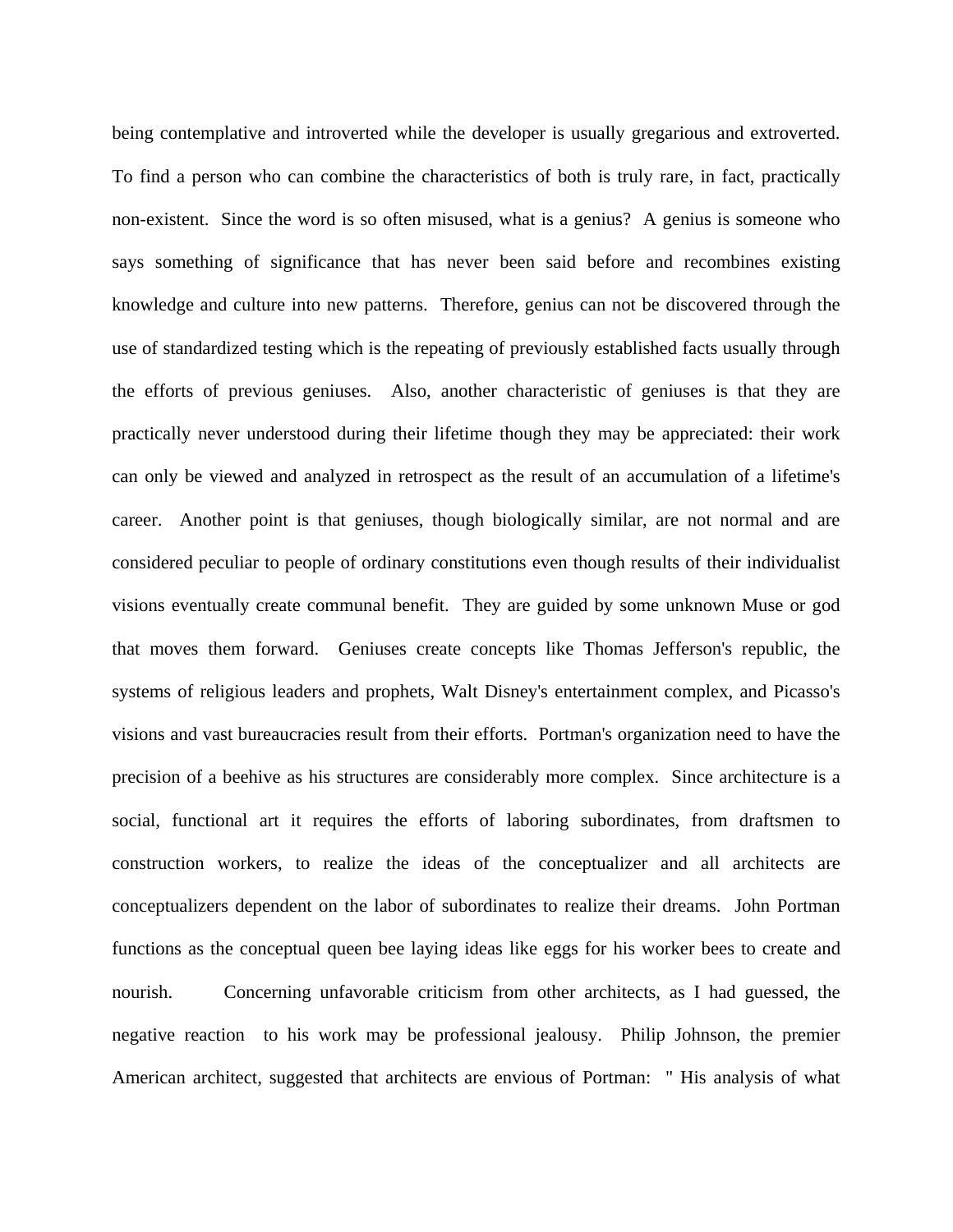people want and his ability to get it done are second to no one" (*The Critical Edge*. Tod A. Marder, ed., MIT Press, 1985).

 He and his organization owns the buildings he designs, charges rent and builds more buildings with the profits they reap which, after all, is the American, capitalistic way. Not only did Mr. Portman develop the skill and nourish his talent to design inspired buildings-- he also learned how to swing a deal! Why should someone of aesthetic sensibilities be above the realities of the business world with its risky and dangerous shark-infested waters. If he can design buildings with understanding of people's needs *and* withstand the pressures of the economic world, then he deserves his position of self-appointed authority. Perhaps he employed Machiavellian means to achieve an end, but if princes can, why can't he?

 John Portman has rocked the steady boat of architecture with his futuristic visions. Though purists don't like to admit it, perhaps the greatest critic is success, as history is a recounting previous successes. Roll over academia, you're going to have to make room in your textbooks for the architecture of John Portman. Tom Wolfe in *From Bauhaus to Our House*  commends Portman for bringing affordable glamour back into architecture: the minimalist, restrained international style of architecture was getting a bit dull. Portman (and even its originator Philip Johnson) responded to "Less is More" with "Less is a Bore". Paul Goldberger states: "The large-scale architecture of John Portman has represented an intersection of popular taste and serious design intentions of a sort that have rarely been seen in the United States: they are buildings that are liked, and as such they can offer genuine clues as to what public expectations for large-scale civic architecture are" (*GA* #57). His is an architecture that satisfies and excites the public and much of the jaded architectural elite, trying to please both the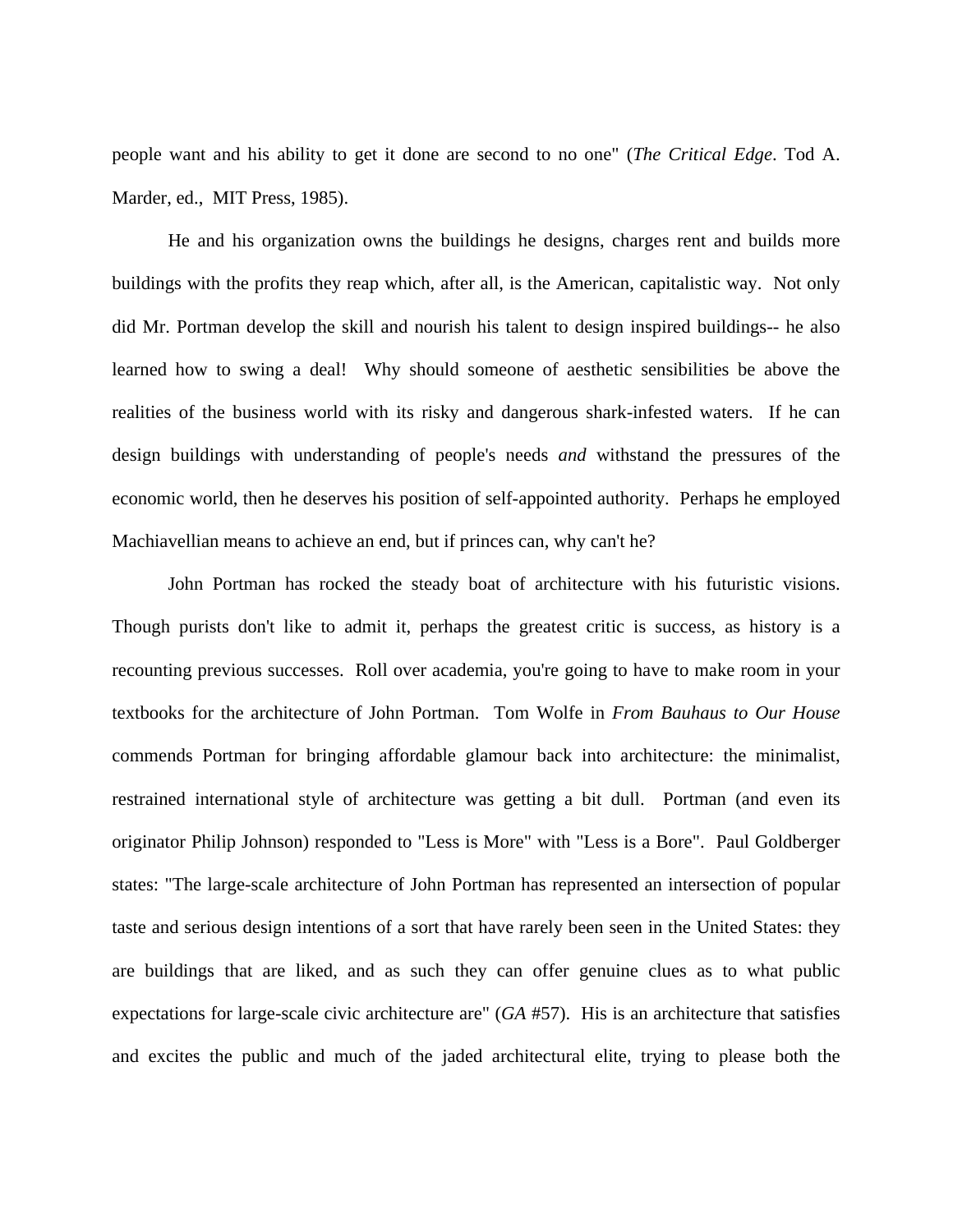"architecturally unsophisticated and the cognoscenti and coming close to achieving these almost contradictory goals" (*GA* #28).

 Portman in his discussions concerning his philosophy of architecture involved in creating his exhilarating structures and his use of natural elements (trees and water) and light, sound, and movement says the following:

> Architects in the past have tended to concentrate their attention on the building as a static object. I believe dynamics are more important: the dynamics of people, their interaction with spaces and environmental conditions. Architects must learn to understand humanity better so that they can create an environment that is more beneficial to people, more rewarding, more pleasant to experience. I'm naturally interested in the latest structural techniques, in innovative building materials and the technology of my craft; but I am more interested in people. Buildings should serve people, not the other way around.

> Movement is also interesting to watch. Movement in people, objects, and water, and even the sounds of movement are important. I've never met anyone who didn't like a log fire. After all, society started around a log fire. There seems to be some innate reaction between human beings and fire in a social context. People are fascinated by kinetics. One of the attractions of the log fire is the dancing flames. They are almost hypnotic. People are innately interested in movement, for movement means life, and human beings are kinetic creatures. You can incorporate kinetics in a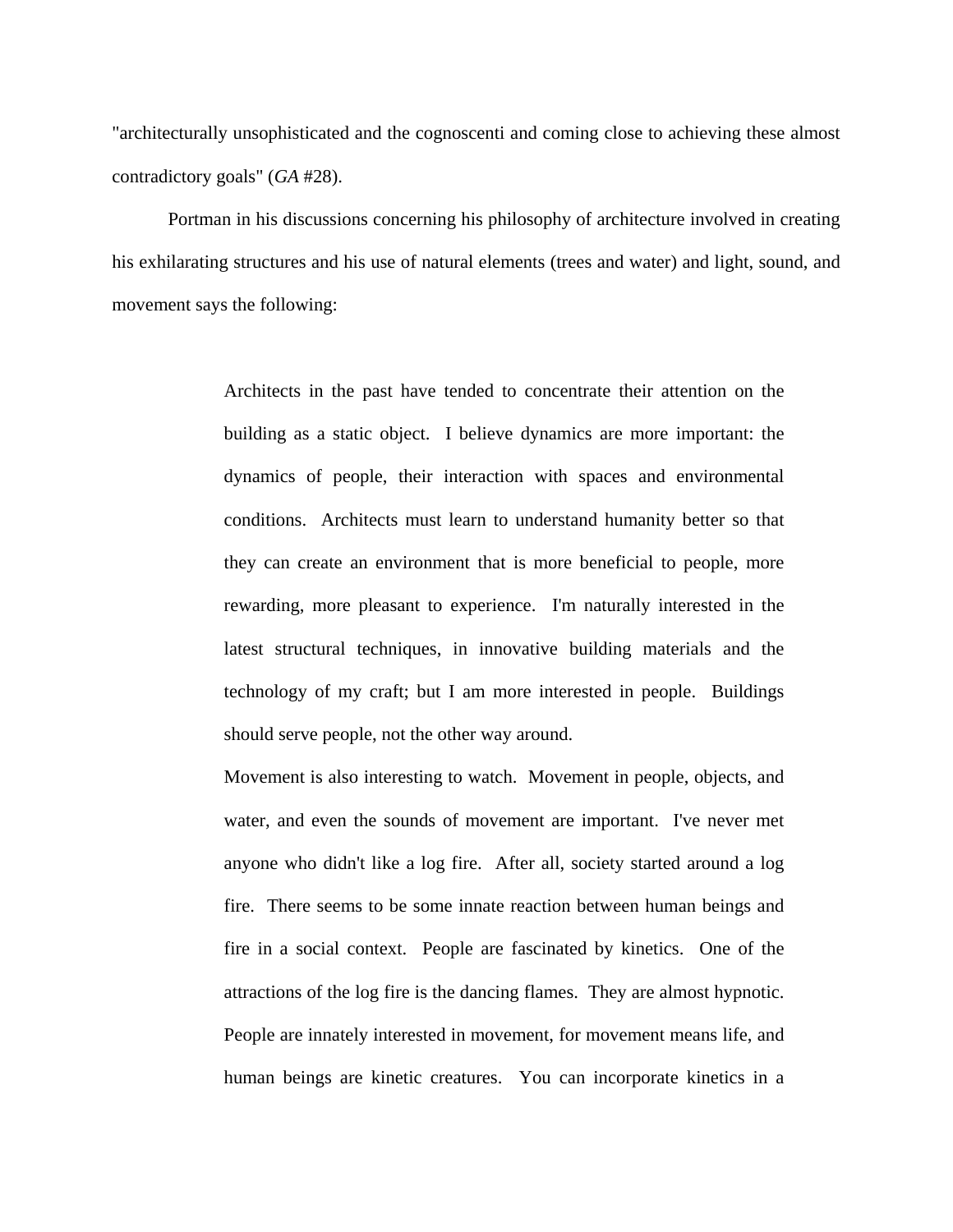building and strike a responsive human reaction. At the cafes in the hotels I have designed there are places where you can watch the movement of the elevator cabs, which become a huge kinetic sculpture.

 Finally, to examine the design of the Marriott Marquis, even his most devoted admirers may think Howard Roark, I mean, Portman may have gone too far. But its extremeness is part of its virtuoso effect. Some people are astounded by the sheer boldness of execution of the Marquis, a technological tour de force – like the artist Cristo temporarily wrapping cliffs and islands and buildings, one wonders how Portman "got away with" such an architectural extravagance. The same elements are found in the Marquis as are in the Regency Hyatt House, its prototypal parent: there is the huge public atrium space and there are the private rooms that the guests can retreat to. The atrium soars upward 47 stories rather than the 22 stories of the Hyatt House and there are many more curvilinear lines – some people have the sensation of being swallowed, like Jonah was, by a giant whale. One enters the structure through several entrances on escalators which gradually reveal the interior drama to the spectator and which enter the main atrium lobby. The trademark rocket ship elevators are there though this time the building tapers toward the top of the building with its glass roof. The balconies, draped with overhanging plants, follow the curvilinear shape of building and there are Piranesian bridges galore. There is even a gallery of artwork on the tenth floor that resembles postage stamps as the elevator whizzes by.

 A Freudian analysis of his buildings' appeal and Portman's "Edifice complex" may take the following form: On the unconscious level (maybe its consciously unspoken for the mysterious Mr. Portman) the Peachtree Plaza Hotel could represent a giant phallus (John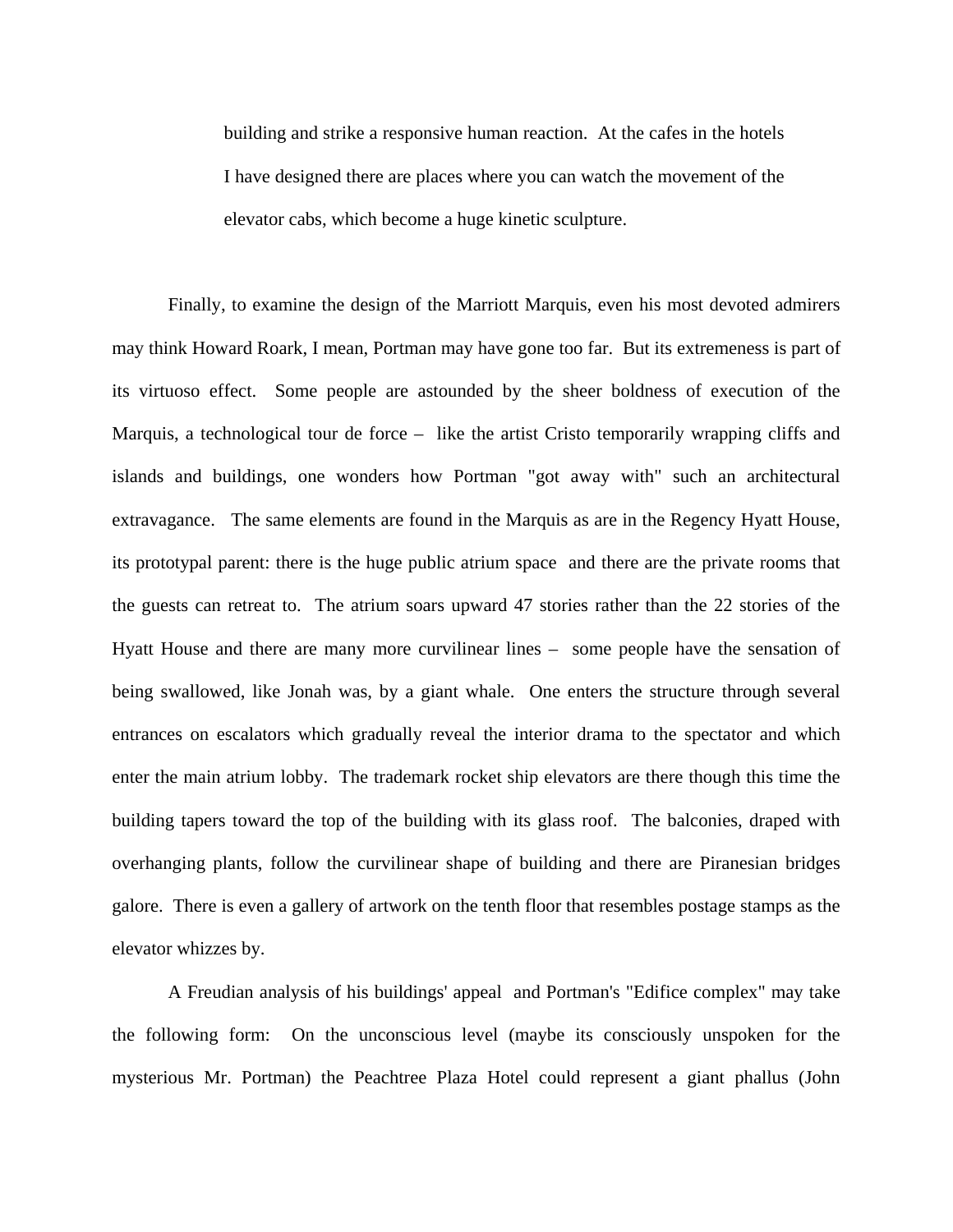Portman's erection as one architect I met termed it) and the interiors could represent a giant mother's womb that everyone, including women and children, retreats to and feels subliminally comforted by (according to Carl Jung sexual intercourse is a male's temporary retreat into the womb – a symbolic re-entering of the security of the womb), especially the Marquis, with the elevator tracks corresponding to the spine and the balconies of the floors to the ribs circumscribing the body – even the bulging exterior of the hotel suggests a pregnant woman's torso.

 In a response to the criticism of the entertaining and science fiction aspects of his building designs, Mr. Portman in an article in *Esquire* magazine said he "plead guilty" to being the Walt Disney of architecture because he gives people what they want – as if an architect or public servant is supposed to give people what they don't want. He says people like nature, beauty, and technology so they should have them. His structures are technologically impressive as well as aesthetically composed and, besides being immensely popular with the public, have their degree of difficulty to satisfy the intelligentsia (maybe intellectuals would like him more if he started wearing thick, round glasses a la Le Corbusier, I.M. Pei, and Philip Johnson). Concerning complaints of his blank walls on the street level, perhaps they could be considered a mysterious enticement to experience the inside of the building. His concept of the coordinate unit, such as Peachtree Center, is more in keeping with Walt Disney's original intentions for EPCOT (Experimental Prototype City of Tomorrow) which was meant to be an ever changing and ever evolving city utilizing new and experimental technologies for people to live and work in. It is reputed that Mr. Portman has a secret design for apartments for the downtown area to complete the coordinate unit of Peachtree Center with permanent living quarters that he plans to build when his market research deems it feasible to do so. After designing hotels for transients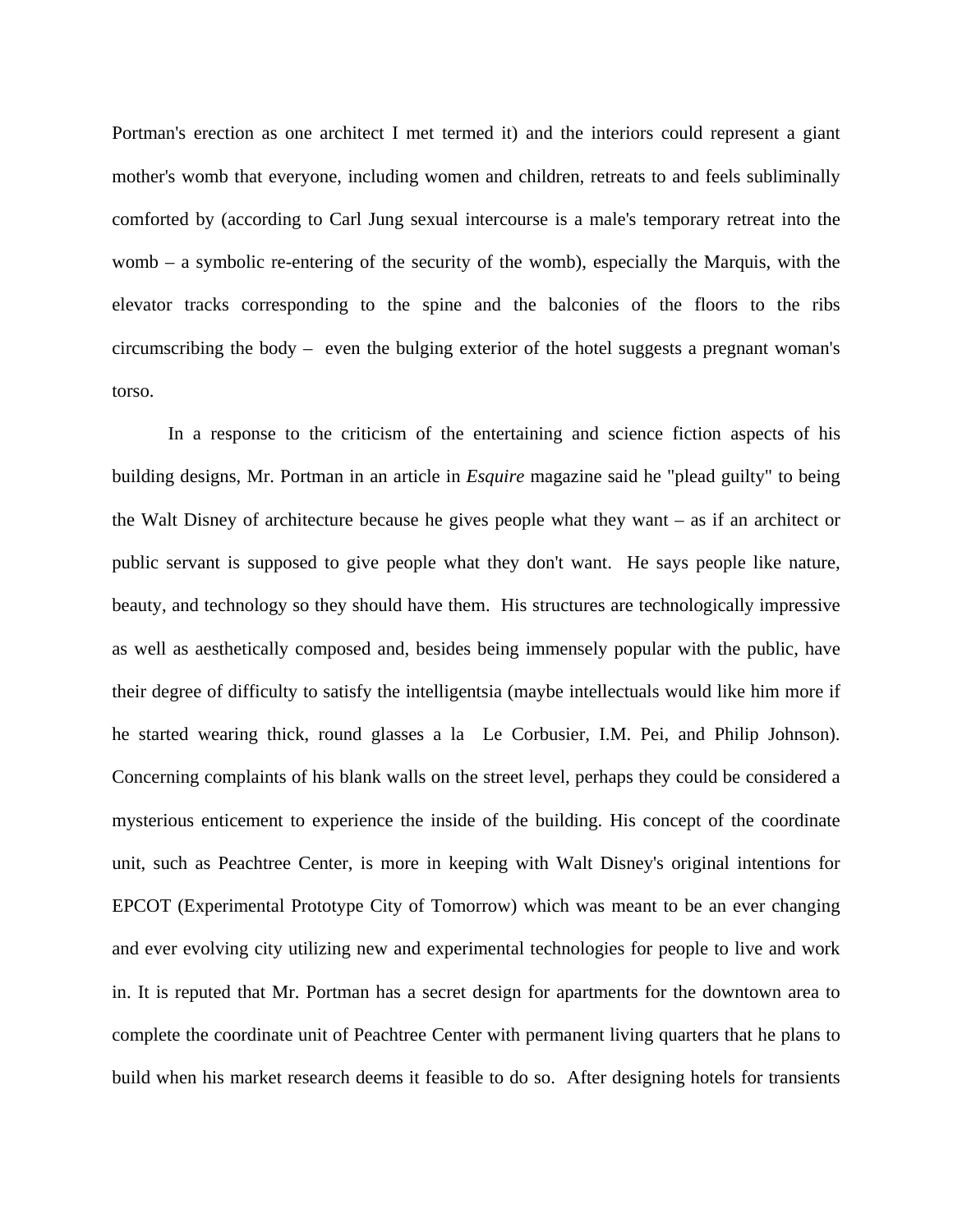with disposable income perhaps he can turn his talents to design effective and productive living quarters for inner city transients without money – the homeless.

 Historically, architecture, as functional sculpture, reveals the values of a society or what is most important to a particular society. Cathedrals received the most emphasis during the Renaissance, temples and stadiums in ancient Greece and Rome, the Pyramids during the Egyptian dynasties, palaces during European monarchies, government buildings in democratic countries, factories during the Industrial Age, train stations and airports when those forms of transportation were introduced, houses of wealthy capitalists, skyscrapers during the technological era, and stadiums and hotels in the beginning of the era of the Global Village as a result of the mobility of the general populace. In response to the criticism of his alledged disregard of human scale, any large structure from St. Peter's basilica to skyscrapers seem to disregard human dimensions and besides there are the guest and meeting rooms to retreat to for a sense of relatable scale. Also, the works of mankind, though impressive, pale in comparison to the works of nature: the largest building would be swallowed by the Grand Canyon and the largest interior would compare with Mammoth Caves. For immensity of scale, nature far surpasses the collective efforts of mankind. Also, nature has infinitely more dangers and art is mankind's meager attempt to imitate nature.

 In his building projects around the world as represented in Peachtree Center and specifically the Regency Hyatt House, the Peachtree Plaza Hotel, and the Marriott Marquis, John Portman has spoken his architectural and gigantic poetic vision. Rather than repeating the past, though incorporating applicable traditions, John Portman has seen and built the future. He has built, and is continuing to build, a stage on which the urban human drama can unfold.